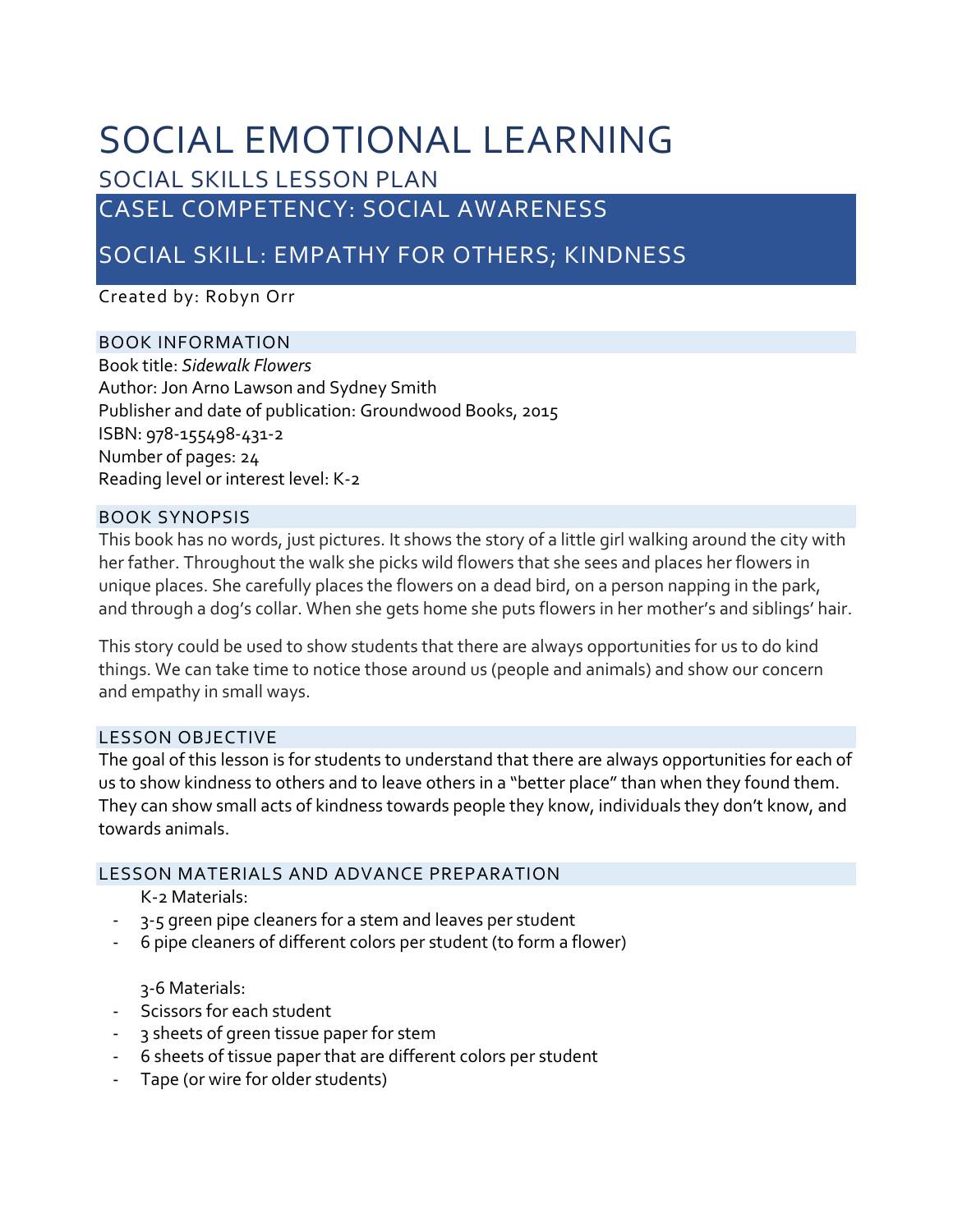Advance preparation:

- ‐ K‐2: Make a flower out of pipe cleaners to show your class what they can look like. Google search for photos of pipe cleaner flowers and choose one that would be appropriate for your students' developmental level.
- ‐ 3‐6: Make a flower out of tissue papers to share with your class, demonstrating how you make such a flower. In advance, search YouTube for a video‐demonstration of flower making. There are several videos that range from beginners to more advanced skills. Choose an appropriate flower for your students.
- Make sure you bring enough supplies for each student.

#### PRE‐READING ACTIVITY

Explain to the class that the book does not have any words, but tells the story through pictures. Ask the students if they have ever heard of "*random acts of kindness*." Explain that this is a story of a girl who performs acts of kindness towards different people and animals.

# READ THE BOOK

# POST READING DISCUSSION

Ask the students:

 Why did the little girl in the story decide to pick the flowers and give them away? Explain that there may be a variety of reasons, ranging from boredom to really caring about someone.

- Do you think she planned to do this?
- Have you had opportunities arise when you did something kind for others, even though you did not plan the kind deed in advance?

Explain that every day, all around us---there are opportunities to be kind.

- What are your perceptions of how the people received the kindness---how did they respond to the little girl's kindness?
- How did she show respect to the animals in the story?

Explain that kindness can be given to animals and humans. Everyone appreciates kindness. Also, animals know when people are kind. Animals appreciate when people take care of them.

# POST READING ACTIVITY

K-2: Show the class your finished pipe cleaner flower. Demonstrate how to make the flower, as the students observe. Pass out enough pipe cleaners to make 3 flowers for each student. Then have them try it step by step while you monitor the process. Once the students have the hang of it, ask them to make two more flowers.

3‐6: Show the class your finished tissue paper flower. Show them how to make it while they observe. Pass out enough tissue paper so that each student has enough material to make 3 flowers. A beginner's flower can be made from three pieces of tissue paper. After the demonstration, ask the students follow the step by step process. Walk around to monitor the students' flower making. After successfully completing one flower, ask the students to make two more flowers.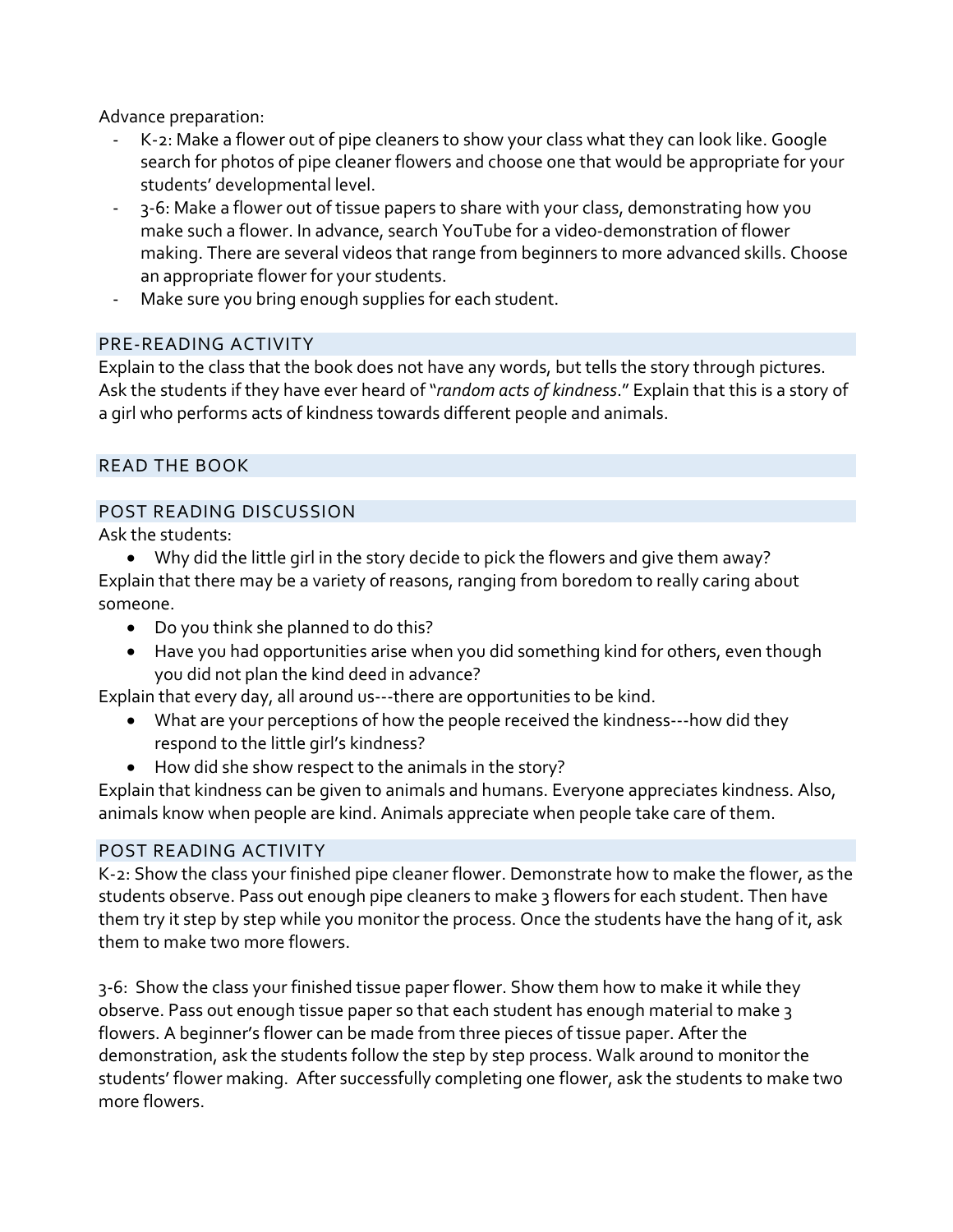#### CLOSURE

Encourage the students to give the flowers to different people who might need to be cheered up. Students may give the flowers to people they may or may not know.

Remind the students that *random acts of kindness* do not need to be flowers or gifts. Random acts, such as a smile, a compliment, or word of encouragement, tell others that they are valued. Also, explain the importance of being kind to animals. Kindness to animals is shown when you care for an animal, feed the animal, pet the animal, and spend time with the animal.